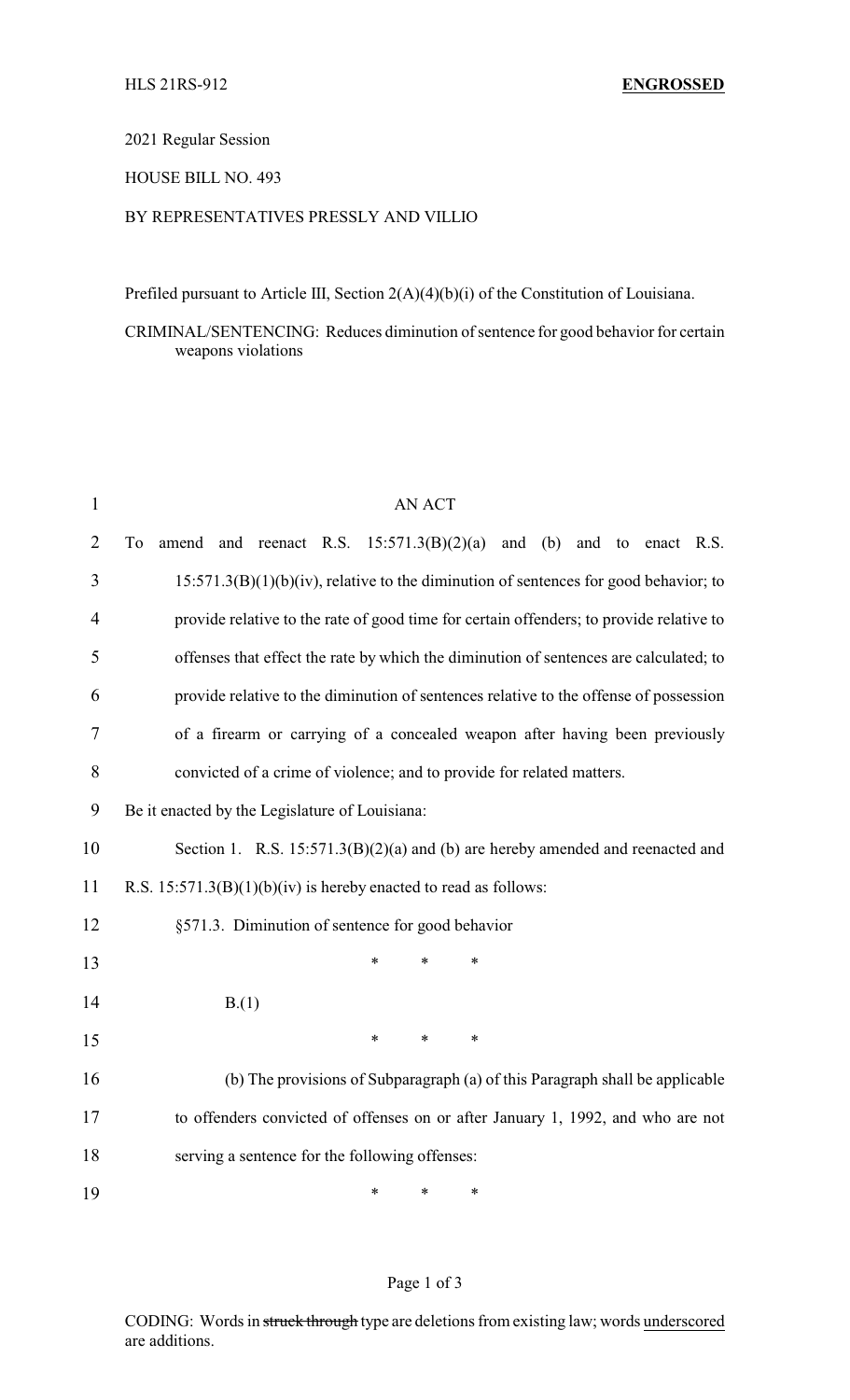| $\mathbf{1}$   | (iv) Possession of a firearm or carrying of a concealed weapon in violation              |
|----------------|------------------------------------------------------------------------------------------|
| $\overline{2}$ | of R.S. 14:95.1 after having been convicted previously of a crime of violence as         |
| 3              | defined in R.S. $14:2(B)$ .                                                              |
| $\overline{4}$ | $(2)(a)$ An offender convicted of a crime of violence as defined in R.S.                 |
| 5              | 14:2(B), without a prior conviction of a crime of violence as defined in R.S. 14:2(B),   |
| 6              | or a sex offense as defined in R.S. 15:541, or possessing a firearm or carrying a        |
| 7              | concealed weapon in violation of R.S. 14:95.1 after having been convicted                |
| 8              | previously of a crime of violence as defined in R.S. 14:2(B), shall earn diminution      |
| 9              | of sentence at a rate of one day for every three days in actual custody held on the      |
| 10             | imposed sentence, including time spent in custody with good behavior prior to            |
| 11             | sentencing for the particular sentence imposed as authorized by Code of Criminal         |
| 12             | Procedure Article 880.                                                                   |
| 13             | (b) The provisions of this Paragraph shall not apply to an offender if his               |
| 14             | instant conviction is for a crime that is listed both as a crime of violence pursuant to |
| 15             | R.S. 14:2(B) and sex offense pursuant to R.S. 15:541, or possession of a firearm or      |
| 16             | carrying of a concealed weapon in violation of R.S. 14:95.1 after having been            |
| 17             | convicted previously of a crime of violence as defined in R.S. 14:2(B).                  |
| 18             | *<br>*<br>*                                                                              |

## DIGEST

The digest printed below was prepared by House Legislative Services. It constitutes no part of the legislative instrument. The keyword, one-liner, abstract, and digest do not constitute part of the law or proof or indicia of legislative intent. [R.S. 1:13(B) and 24:177(E)]

| HB 493 Engrossed | 2021 Regular Session | Pressly |
|------------------|----------------------|---------|
|                  |                      |         |

**Abstract:** Adds possession of a firearm or carrying of a concealed weapon after having been convicted previously of a crime of violence to the offenses that effect the calculation of diminution of sentences.

Present law provides that unless otherwise prohibited, every offender in the custody of the Dept. of Public Safety and Corrections who has been convicted of a felony may earn, in lieu of incentive wages, a diminution of sentence by good behavior and performance of work, or self improvement activities, or both.

Present law also provides that unless otherwise prohibited, the diminution of sentences under present law shall be calculated at a rate of 13 days for every 7 days in actual custody served on the imposed sentence.